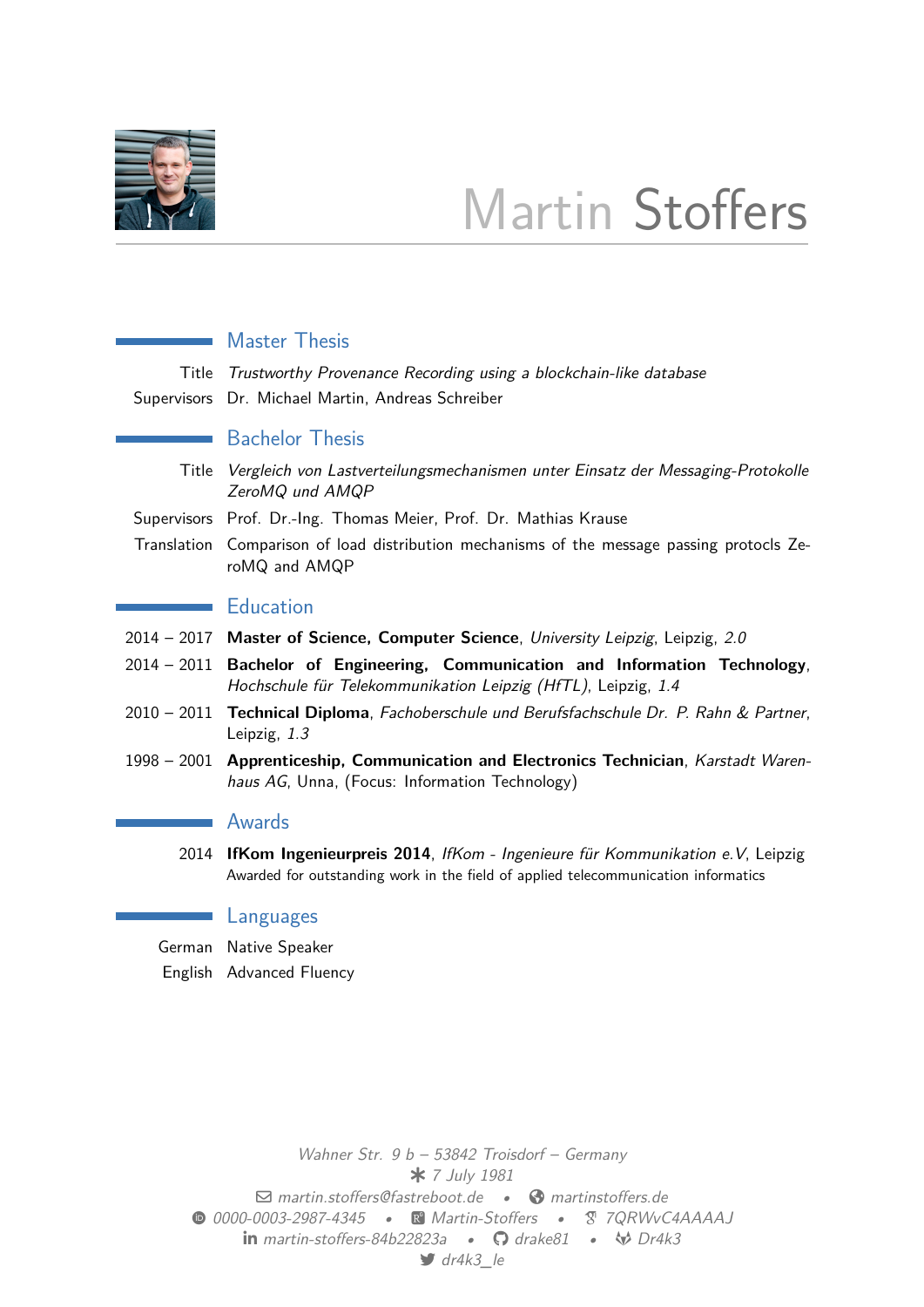#### **Experience**

- Since 2017 **Research Scientist**, *German Aerospace Center (DLR), Institut for Software Technology, Dept. Intelligent and Distributed Systems*, Cologne
- 2016 2017 **Research Assistant**, *German Aerospace Center (DLR), Institute for Software Technology, Dept. Intelligent and Distributed Systems*, Cologne Concept and Design of a W3C PROV Model for the BACARDI prototype.
- 2015 2016 **Research Assistant**, *Max Planck Institut for Human Cognitive and Brain Sciences, Dept. Neuroscience*, Leipzig Task programming in MatLab to support research projects at a BKIN KINARM Exoskeleton Lab.
	- 2015 **Research Assistant**, *Forschungs- und Transferzentrum Leipzig e.V.*, Leipzig Developing a Django-based Web application to automate and control measurement tasks in an EMC laboratory.
- 2013 2014 **Student Assistant**, *Hochschule für Telekommunikation Leipzig (HfTL)*, Leipzig Evaluation and deployment of an automated source code inspector and linter (Praktomat).
	- 2013 **Student Assistant**, *Hochschule für Telekommunikation Leipzig (HfTL)*, Leipzig Tutor for Java.
	- 2012 **Student Assistant**, *Hochschule für Telekommunikation Leipzig (HfTL)*, Leipzig Tutor for C.
- 2005 2010 **Facility Manager**, *DHL Solutions Retail GmbH*, Unna Planing, maintenance, operation, and extension for fire alarm systems, intruder alarm systems, general alarm systems, telephone systems and, camera systems and access control systems.
- 2002 2005 **Facility Manager**, *Karstadt Warenhaus AG*, Unna Before amicable take-over by DHL Solutions Retail GmbH
- 1998 2001 **Apprenticeship, Communication and Electronics Technician**, *Karstadt Warenhaus AG*, Unna Subject: Information Technology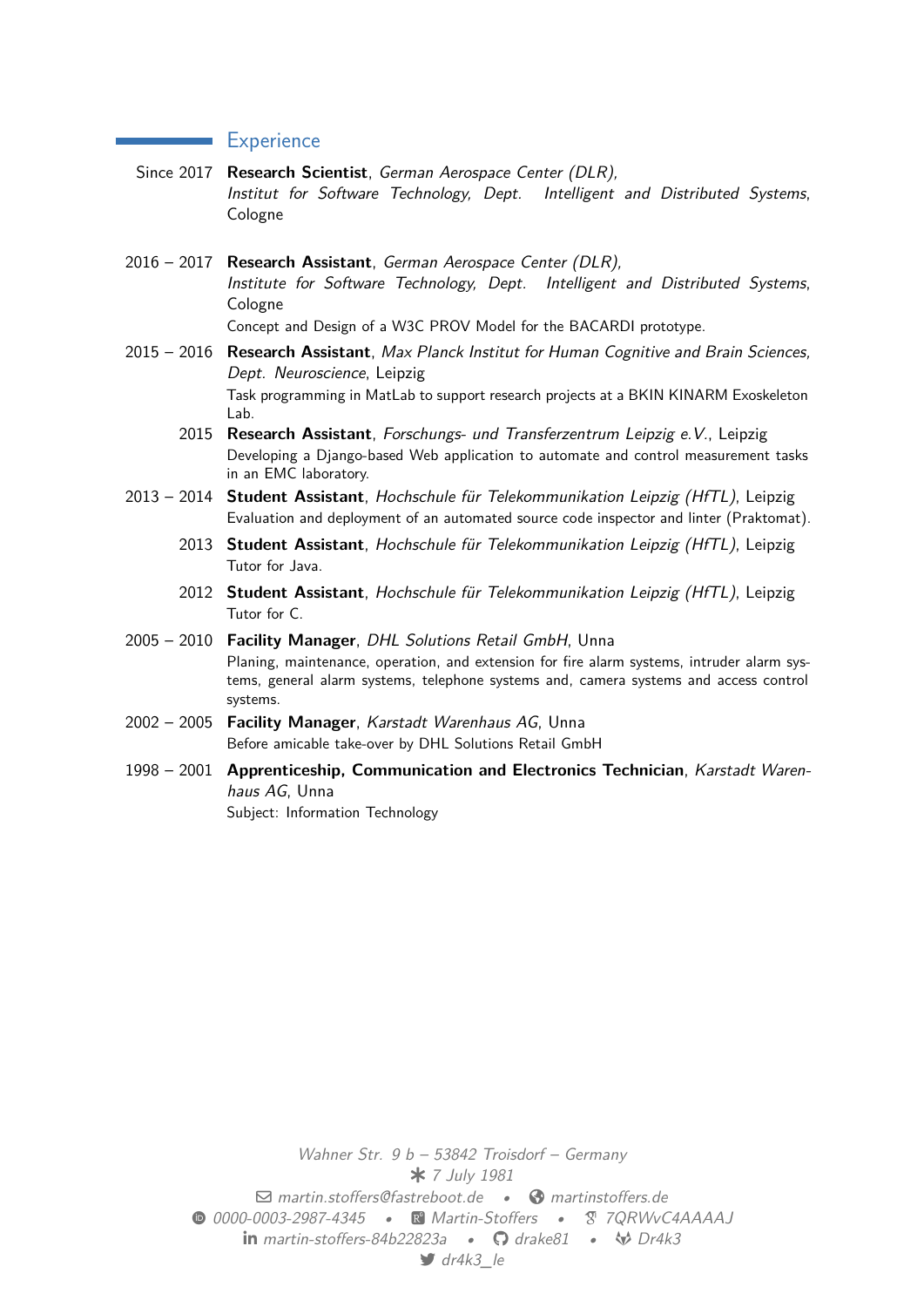### **Projects**

- Since 2022 **Awesome lists for RSEs**, *Maintainer* https://github.com/hifis-net/awesome-rse
- Since 2021 **HIFIS Consulting and Eductation** https://hifis.net
- Since 2021 **[RSE Workshop Materials](https://github.com/hifis-net/awesome-rse)**, *Creating workshops concepts and materials for RSE training's*

[https://gitlab.co](https://hifis.net)m/hifis/hifis-workshops

- Since 2016 **BACARDI**, *A space debris software developed at DLR*
- Since 2015 **Eventphone**, *Supporting events related to the CCC e.V community with telephone [networks](https://gitlab.com/hifis/hifis-workshops)* https://eventphone.de/blog

2011 – 2019 **Shownot.es**, *A collaborative platform for collecting Shownotes of Podcasts* https://github.com/shownotes

## [Soft Skills](https://eventphone.de/blog)

#### [Mentoring](https://github.com/shownotes)

- Since 2022 **Supervision of a student assistants**
- Since 2021 **Supervision of a students in DLR's integrated degree program**
	- 2019 **Supervision of internships**

#### Team Development

- Since 2018 **Organization and moderation of project meetings and workshops**, *DLR*
- Since 2017 **Establishing processes for software development and change management for scientifc software engineering projects**, *DLR*

# **Advanced training**

- 2019 **TheCarpentries Instructor Training**, Online
- Since 2017 **Various training's**, *DLR*, Cologne Topics: Scientific writing, Moderating workshops, Tool assisted software development, Writing for public relations

## **Volunteering**

2000 – 2010 **Volunteer fire brigade**, *Feuerwehr Fröndenberg/Ruhr*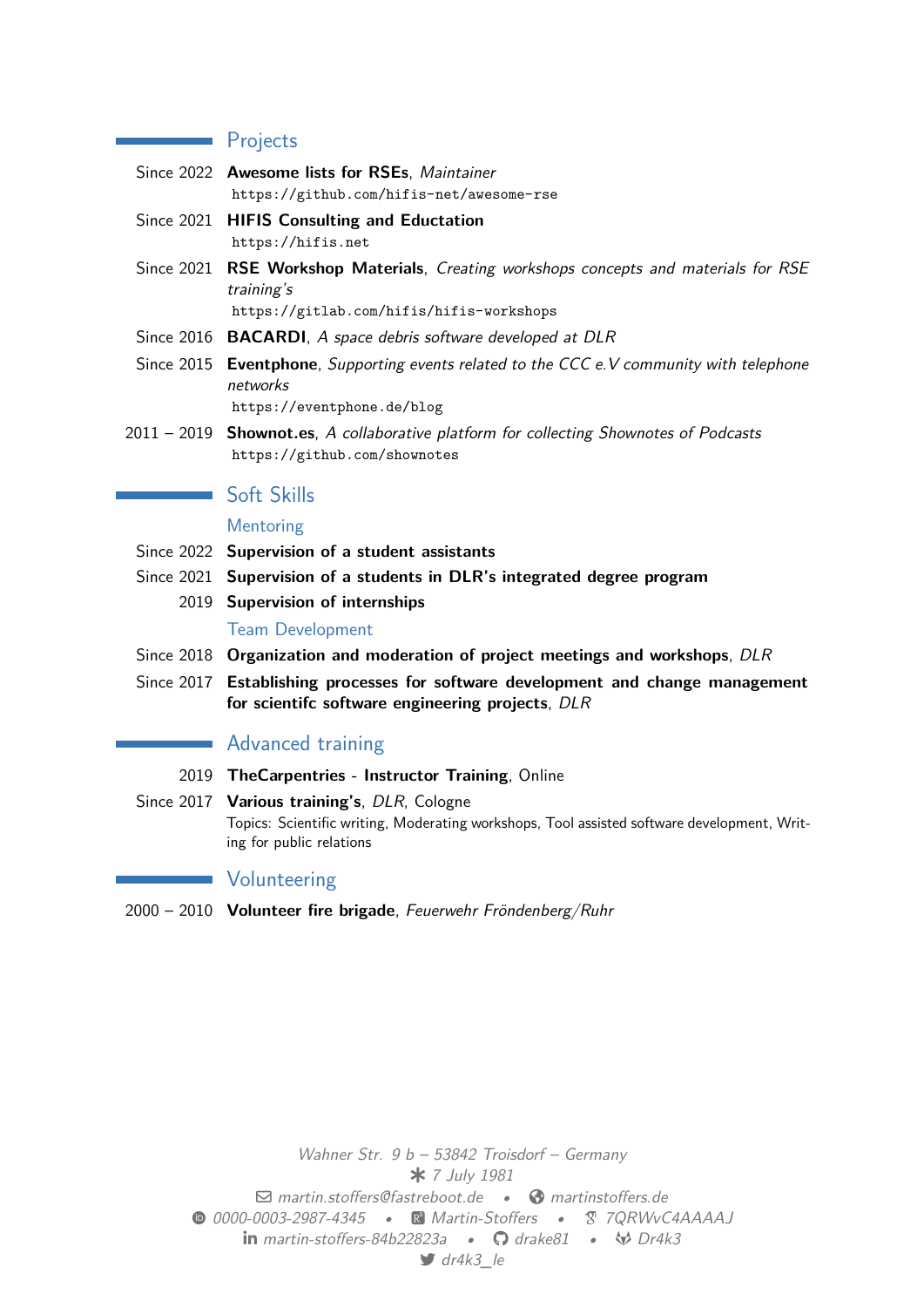|                       | Skill matrix                                                              |                              |              |                                                                                  |  |  |
|-----------------------|---------------------------------------------------------------------------|------------------------------|--------------|----------------------------------------------------------------------------------|--|--|
|                       | basic knowledge<br>intermediate knowledge with some<br>project experience |                              |              | extensive project experience<br>deepened expert knowledge<br>expert / specialist |  |  |
|                       | Level                                                                     | Skill                        |              | Years Comment                                                                    |  |  |
| Language:             |                                                                           | Python                       | 11           | My every day language for the past years                                         |  |  |
|                       |                                                                           | <b>AT<sub>E</sub>X</b>       | 10           |                                                                                  |  |  |
|                       |                                                                           | $C++$                        | 1            |                                                                                  |  |  |
|                       |                                                                           | C                            | 6            |                                                                                  |  |  |
|                       |                                                                           | Java                         | 6            |                                                                                  |  |  |
| Operating<br>Systems: |                                                                           | Linux                        | 20           | Professional and private use                                                     |  |  |
|                       |                                                                           | Windows                      | 20           |                                                                                  |  |  |
| Methods               |                                                                           | Agile Development            | 6            |                                                                                  |  |  |
|                       |                                                                           | <b>ECSS Standard</b>         | $\mathbf{1}$ |                                                                                  |  |  |
| Tools and<br>Software |                                                                           | Microsoft Office<br>Products | 6            |                                                                                  |  |  |
|                       |                                                                           | Commandlines(e.g.<br>bash)   | 20           |                                                                                  |  |  |
|                       |                                                                           | Commandline tools            | 20           |                                                                                  |  |  |
|                       |                                                                           | CI/CD                        | 4            |                                                                                  |  |  |
|                       |                                                                           | Jetbrains IDEs               | 8            |                                                                                  |  |  |
|                       |                                                                           | AutoCad                      | 3            |                                                                                  |  |  |

# Interests and Hobbys

Flying Flying glider planes at Luftsportgruppe Menden e.V.

Telephone Operating and providing cordless and VOIP telephone systems at events associated Systems with the Chaos Computer Club (CCC)